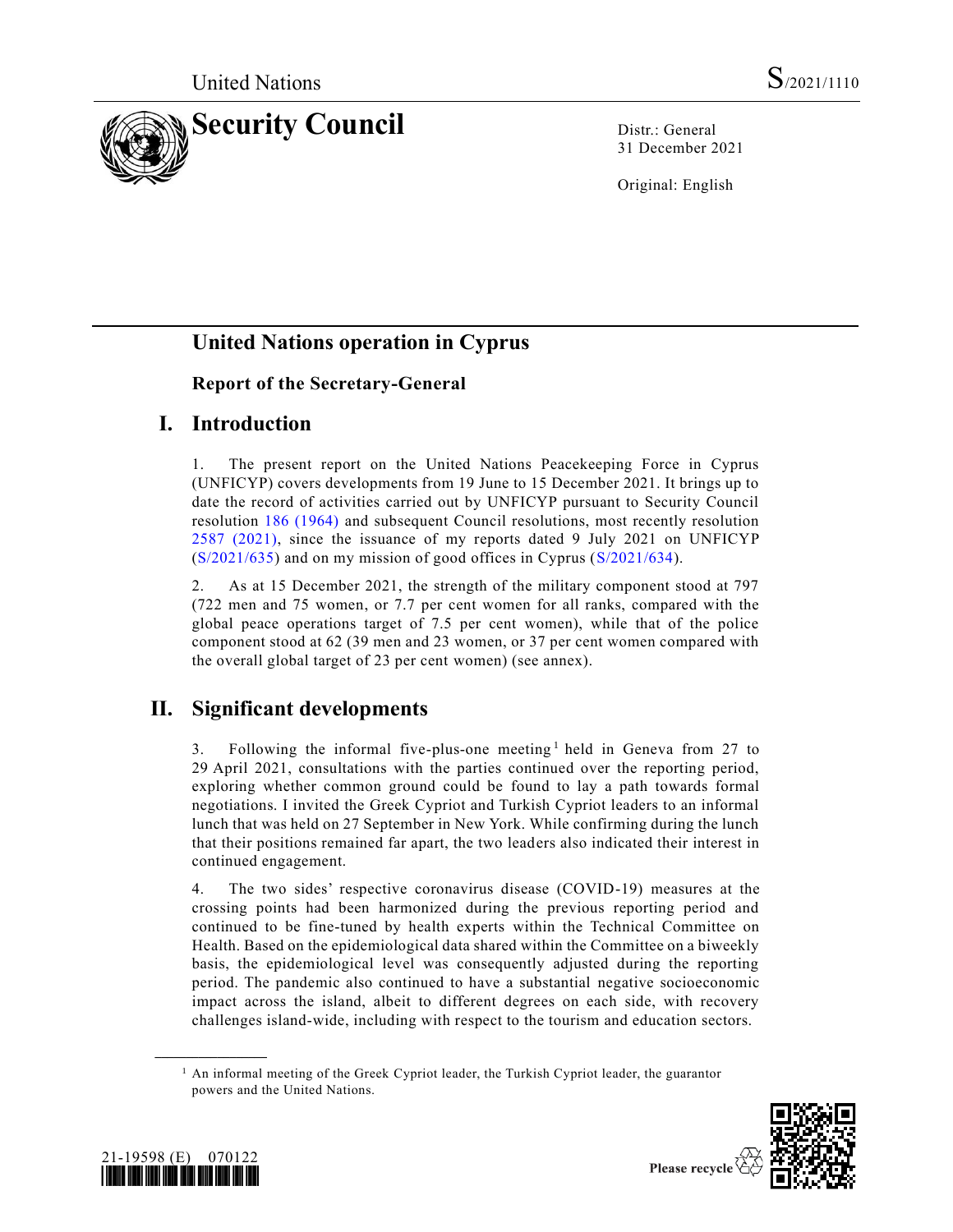5. The Special Representative/Deputy Special Adviser continued the regular trilateral meetings with the representatives of both leaders to discuss the technical committees and confidence-building measures, and to address a range of issues causing tension in and adjacent to the buffer zone.

6. Public confidence in the possibility of securing a settlement continued to fall and debate was focused on the divergent positions of the sides overall, along with the possible appointment of an envoy on Cyprus. An unsettled internal political landscape created additional challenges, with Greek Cypriots and Turkish Cypriots seeming increasingly sceptical as to the prospects of common ground being found and of a future resumption of peace talks occurring. Furthermore, certain steps taken, in particular with respect to the fenced-off part of Varosha and the buffer zone, contributed to further deepening mistrust, both between the sides and among the two communities.

## **III. Activities of the United Nations Peacekeeping Force in Cyprus**

7. With the backdrop of a continued lack of progress toward the resumption of formal negotiations between the sides, cooperation on the island remained limited, notwithstanding the sustained dialogue between the leaders' offices through the United Nations in Cyprus. Political tensions and distrust continued to impede the implementation of significant confidence-building measures, and changes on the ground, unauthorized by UNFICYP, remained a key challenge for the mission.

8. The COVID-19 pandemic continued to affect Cyprus, with a significantly higher socioeconomic cost in the north. The status of the crossing points, however, which had been a core issue during the previous reporting period, was progressively normalized and helped facilitate the implementation of the mission's essential tasks. The activities of UNFICYP remained centred around monitoring, reporting, liaison and engagement through a perspective of conflict prevention and trust-building.

9. Despite the existence of robust internal measures with respect to quarantine, testing requirements and guidelines limiting physical interaction, UNFICYP continued to record COVID-19 cases among its personnel, with 69 cases (60 military and 9 civilian personnel) identified and managed during the reporting period. International, Greek Cypriot and Turkish Cypriot civilian personnel also received vaccines from local authorities.

#### **A. Prevention of tensions in and around the buffer zone**

10. The weekly meetings of the Special Representative/Deputy Special Adviser with the Greek Cypriot negotiator and the Turkish Cypriot special representative continued to bear fruit. The agreement reached between the sides with the active support of the United Nations at the end of the previous reporting period to harmonize procedures at the crossing points had a significant positive impact towards a return to the status quo ante the pandemic. In addition, it was agreed that the no -testing requirement would come into effect on 27 September for people who were fully vaccinated. The mission monitored the implementation of these decisions, which overall was well executed, notwithstanding some claims by Turkish Cypriots of being ill-treated at several specific crossing points, notably Deryneia/Derinya.

11. Encroachment into the buffer zone in the form of unauthorized construction, while specifically proscribed by the Security Council in its resolution [2587 \(2021\),](https://undocs.org/en/S/RES/2587(2021)) became a primary source of tension between the sides. Both individual and authorities-led constructions – including military – triggered reciprocal reactions with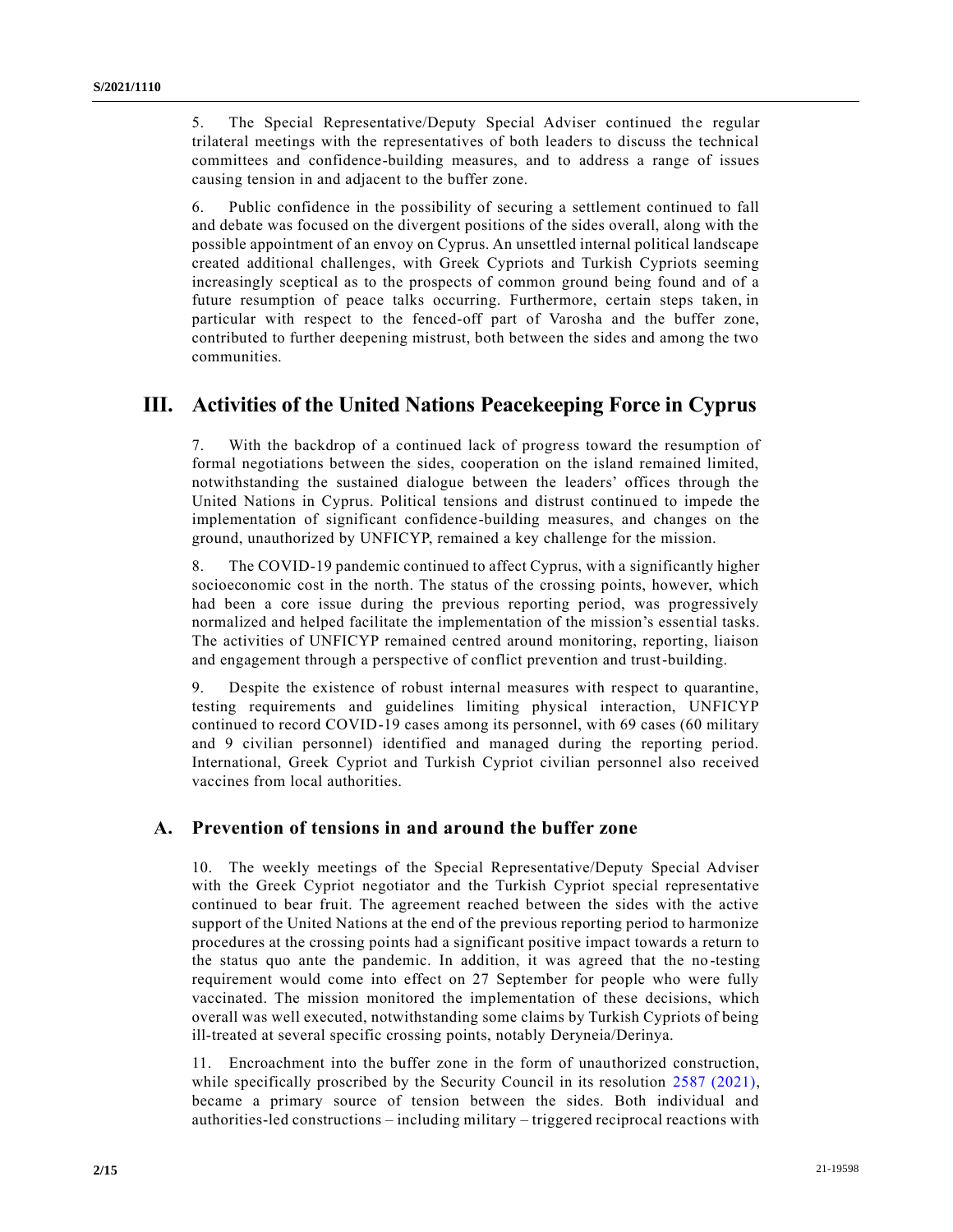frequent repercussions at the political level. These actions had an impact on the integrity of the buffer zone and contributed to a deterioration in respect for the mandated authority of UNFICYP. The mission's calls for a return to the status quo ante remained unanswered regarding the 12 km concertina wire fence deployed during the previous reporting period in parallel to the southern ceasefire line and located for the most part (85 per cent) inside the buffer zone. The fence continued to block the mission's patrol track in 11 areas.

12. In Varosha, no steps were taken to reverse the actions implemented since the announcement of the partial reopening of the fenced-off town in October 2020, despite the Security Council's call in resolution [2587 \(2021\).](https://undocs.org/en/S/RES/2587(2021)) Based on the mission's observations, the declaration of July 2021 on the lifting of the military status of 3.5 per cent of Varosha did not translate into significant changes on the ground in this area during the reporting period, beyond the clearing of vegetation. The parts of the town that were being made accessible to the public continued to attract many visitors, both Cypriots and others. This influx of civilians resulted in several instances of trespassing at the observation posts of UNFICYP. As a result, the mission deployed fences around its two manned positions, which led to a standoff with the Turkish Cypriot security forces for several weeks, during which the mission's access to Varosha was further hindered. Nonetheless, focused engagement at several levels contributed to an easing of tensions and to progressively improved access. In the areas of Varosha observable by UNFICYP, activities and changes continued, consisting mostly of vegetation clearing, small-scale infrastructure development (e.g. electrical work, road paving and installation of closed-circuit television cameras and streetlights) and aerial commercial drone overflights, linked most likely to the monitoring of civilian visits. In relation to the status of Varosha, UNFICYP continues to be guided by relevant Security Council resolutions. Accordingly, the mission and the Secretariat repeatedly expressed concern over the developments in the fenced-off part of the town. The United Nations continues to hold the Government of Turkey responsible for the situation in Varosha.

13. Political tensions regarding developments on the Pyla plateau remained unresolved during the reporting period. The mission continued to engage with both sides to address the issue of water access for the Turkish Cypriots living on the plateau, in consultation with the adjacent British Sovereign Base Area.

14. Despite the buffer zone being a no-fly zone for non-United Nations assets, airspace violations, notably by aerial commercial off-the-shelf drones, continued to increase during the reporting period.

### **B. Prevention of a recurrence of fighting and maintenance of the military status quo**

15. Military tensions between the opposing forces remained low, despite a backdrop of further militarization of the island on both sides. The tendency that started during the previous reporting period, namely of fewer military violations being registered but more significant ones occurring, continued during the reporting period. The hardening of the ceasefire lines, described in my previous report, continued through the deployment of additional surveillance equipment on both sides, various upgrades of observation posts (including 6 additional prefabricated concrete firing positions along the southern ceasefire line, bringing the total to 239) and training manoeuvres conducted close to the buffer zone. On both sides, the distinction between military and civilian construction was sometimes unclear.

16. The growing issue of undetected crossings through the buffer zone by asylum seekers and irregular migrants was often referred to as the reason for the enhancement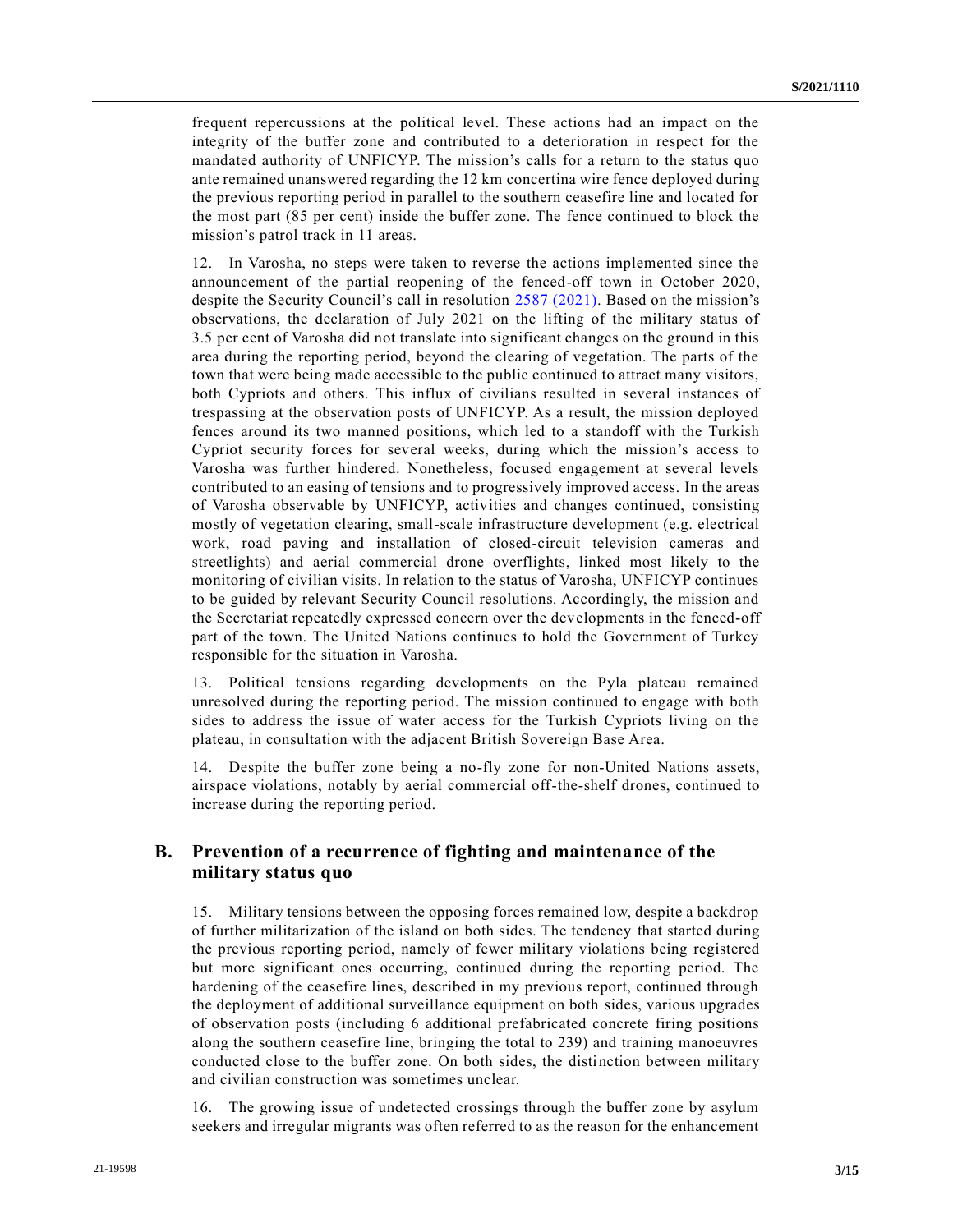of surveillance capacity along the ceasefire lines (see sect. III.F). The policy of the mission in that regard has constantly been that the installation of surveillance technology at observation posts would be tolerated, if it were followed by an unmanning of the observation posts in the same area.

17. The reporting period saw renewed engagement between the military leadership of the mission and its counterparts on both sides, including through the resumption of in-person meetings. However, these interactions did not result in any progress towards new military confidence-building measures.

18. Both sides continued to challenge the mission's delineation of the buffer zone in several areas, for example, by moves forward and unauthorized construction.

19. There was no improvement with regard to the restrictions imposed on the mission's freedom of movement in Varosha and Strovilia. In Strovilia, the Turkish Cypriot security forces position remained overmanned.

20. The establishment of a direct military contact mechanism continued to face fundamental obstacles from both sides. As in the previous reporting period, positions on the composition of the mechanism remained far apart and hardly bridgeable. In the south, the position remains that such interaction should involve the Turkish army alone, while, in the north, the response remains that only Turkish Cypriot security forces should be present from their side. In 2020, UNFICYP had put forward the proposal that the commanders of those opposing forces that maintain military positions along the ceasefire lines should enter into dialogue, with the facilitation of the mission's Force Commander.

21. Despite the call by the Security Council in its resolution [2587 \(2021\)](https://undocs.org/en/S/RES/2587(2021)) for the sides to agree on "a plan of work to achieve a mine-free Cyprus", no progress was made during the reporting period regarding the clearing of the 29 remaining suspected hazardous areas on the island, including the three active National Guard minefields in the south and the Turkish Forces' legacy minefield in the east. While the Turkish Cypriot security forces expressed potential interest in the discussion, if it were to involve reciprocity from the other side, the National Guard did not wish to discuss the matter. The Mine Action Service continued to research options for the next phase of clearance activities to be presented to the two sides, with a special focus on the buffer zone.

### **C. Management of civilian activity and maintenance of law and order**

22. While both sides tacitly acknowledged the mission's aide-memoire governing conduct in and around the buffer zone and the mission's mandated authority, there were frequent instances where this authority was disputed. Various decisions were taken in complete disregard for the mission's position on the issues at hand. In addition to creating facts on the ground, i.e. by jeopardizing the integrity of the buffer zone and special status areas, these actions often raised political tensions and fostered cycles of reciprocal actions. In that regard, as mentioned above, unauthorized construction remained a chief concern of UNFICYP, due to the permanent nature of the violations and the perception by the other side of encroachment.

23. Generally, the reporting period saw a potential reduction in the number of civilian incidents in the buffer zone (343) compared with the same period during the previous year (989). However, the mission recently underwent a fundamental review of its Situational Awareness Geospatial Enterprise (SAGE) reporting system in order to make the system more integrated across its components, which may partly explain the large discrepancy between the two periods.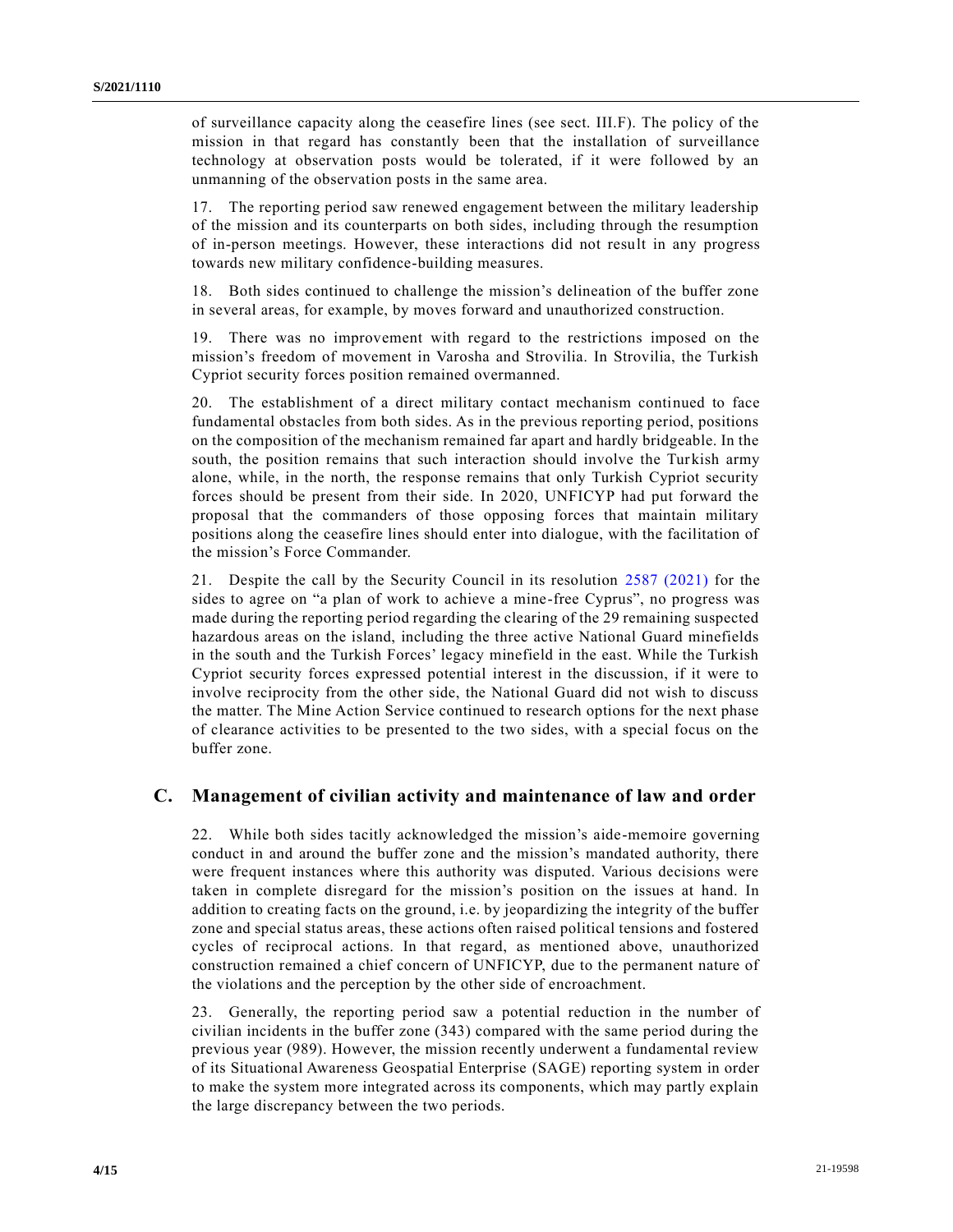24. Cooperation with police services in managing demonstrations close to the buffer zone remained satisfactory (18 demonstrations). The Joint Contact Room, a vehicle for information exchange on law and order linked to the Technical Committee on Crime and Criminal Matters and facilitated by UNFICYP, continued to operate and exchange data on crimes with implications on both sides of the buffer zone.

25. The number of incidents of illegal dumping inside the buffer zone was three times higher than in 2019, which created a growing environmental problem. The mission reached out to farmers and others to raise awareness, while at the same time liaising with the relevant police services and municipalities. This issue was at times linked to the numerous wildfires that occurred in the buffer zone during the summer, against which UNFICYP had developed an effective cooperation mechanism with the authorities.

26. From the end of October, illegal hunting in the buffer zone, mostly coming from the south, became a concerning issue, despite the mission's enhanced communication efforts to deter such activity. The risks of miscalculation posed by individuals wearing military fatigues and holding rifles in a zone surrounded by thousands of soldiers are deemed by the mission to be significant.

27. In Pyla, the past six months saw an increase in the number of illegal gambling establishments, with the opening of a casino and no progress towards removing the existing ones. The continued growth in illicit activity in this unique mixed village in the buffer zone has been acknowledged as a concern by both sides, and discussio ns are under way, with United Nations facilitation, to devise a potential response to the situation.

28. The level of engagement between Greek Cypriots and Turkish Cypriots in Pyla remained limited, mainly due to the lack of institutional structures supporting their interaction in a sustainable way. While the COVID-19 pandemic has had a negative impact on in-person activities, a focus on interaction through educational institutions in the village demonstrated a promising way forward for intercommunal initi atives. Meanwhile, the university in Pyla continued to operate without authorization from UNFICYP, and no progress was registered in resolving the matter of the large unauthorized construction project associated with the university, despite the continued engagement efforts of the mission.

#### **D. Intercommunal relations, cooperation and trust-building**

29. Despite the reopened crossing points and harmonized crossing procedures, and while measures restricting domestic movement were progressively lifted, the sustained presence of COVID-19 continued nonetheless to significantly hinder contacts and interaction from across the divide, including by putting limitations on public events. Furthermore, the absence of peace talks and negative messaging between the political leaders on both sides during the reporting period generated an atmosphere that was not conducive to reconciliation efforts.

30. In spite of the challenging environment, UNFICYP maintained its support for intercommunal engagement and various trust-building activities, including through the organization of in-person gatherings when possible and appropriate. The United Nations Youth Champions for Environment and Peace, led by UNFICYP with the support of my mission of good offices, received increased attention on the island in the context of the twenty-sixth session of the Conference of the Parties to the United Nations Framework Convention on Climate Change, held from 31 October to 13 November 2021, which resulted in enhanced engagement between the Youth Champions and the international community. The participants benefited from 32 sessions and activities with 43 experts from Cyprus and abroad, including from the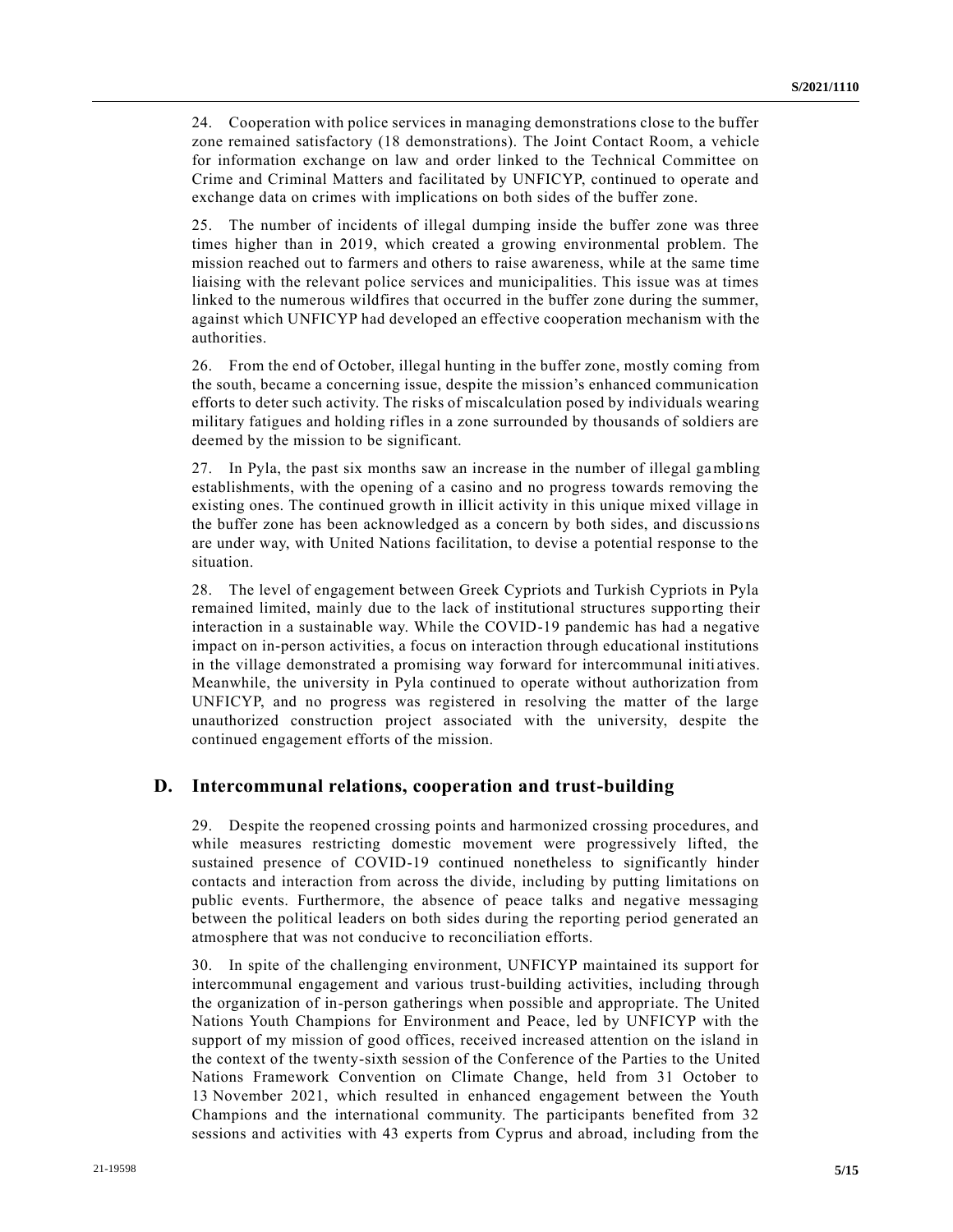United Nations Environment Programme, the United Nations Entity for Gender Equality and the Empowerment of Women (UN-Women) and the Office of the United Nations High Commissioner for Refugees (UNHCR). Also, UNFICYP facilitated several popular workshops on social innovation and entrepreneurship, gathering an audience (both in person and virtually) of thousands of people from both communities. At the municipal level, the traditional bodies for coopera tion between the two Nicosia municipalities (the Nicosia Coordination Group and the Nicosia Master Plan group) remained mostly dormant during the reporting period. However, during a meeting on 11 November between the then Special Representative/Deputy Special Adviser and both mayors, the latter expressed their commitment to reinvigorating those bodies and discussed concrete plans for the betterment of Nicosia, which the United Nations stands ready to facilitate, as appropriate.

31. While all technical committees met at least once during the reporting period, overall progress was slow. The regular trilateral meetings between the Special Representative/Deputy Special Adviser and the leaders' representatives assisted with the efforts to revitalize their work, although various activities and projects in the committees remained stalled. However, several important achievements were recorded: the Technical Committee on Cultural Heritage received the prestigious Grand Prix of the 2021 European Heritage Awards/Europa Nostra Awards; the leaders confirmed an agreement on 19 November that will make way for the introduction of 5G across the island as a result of the extensive work carried out by the Technical Committee on Broadcasting and Telecommunication over the past two years; and the Association for Historical Dialogue and Research, under the auspices of the Technical Committee on Education, launched the "Imagine" peace education project on 8 November for the 2021/22 school year. More information on the technical committees and their activities is provided in the report on my mission of good offices in Cyprus [\(S/2021/1109\)](https://undocs.org/en/S/2021/1109).

32. Education is key to sustainable peace on the island. Despite the request by the Security Council in its resolution [2587 \(2021\)](https://undocs.org/en/S/RES/2587(2021)) for the two leaders to "address impediments to peace by conducting a joint review of school materials, including textbooks", no steps were taken in this direction by either side.

33. Representatives of Greek Cypriot and Turkish Cypriot political parties maintained their regular monthly meetings under the auspices of the Embassy of Slovakia. Due to the improved epidemiological situation on the island in the fall of 2021, they were able to partially return to the usual format of in-person discussions. This step was welcomed by the representatives, who had repeatedly stressed the importance of personal contacts to bolster cooperation. They were also able to return to the subcommittee format, enabling more detailed discussions on potential joint confidence-building activities of the political parties.

34. The religious leaders of Cyprus sustained their commitment to peacebuilding and reconciliation within the framework of the Religious Track of the Cyprus Peace Process, under the auspices of the Embassy of Sweden. They continued to meet and work together to advance, inter alia, the right of each faith community to administer and pray at its respective places of worship and have free access to care for them.

#### **E. Facilitation of access and humanitarian functions**

35. The mission's humanitarian functions, and its operations overall, were facilitated by the reopening of the crossing points. In parallel, with crossing being made available once more for Cypriots and others, the number of COVID-19-related humanitarian requests to UNFICYP drastically decreased.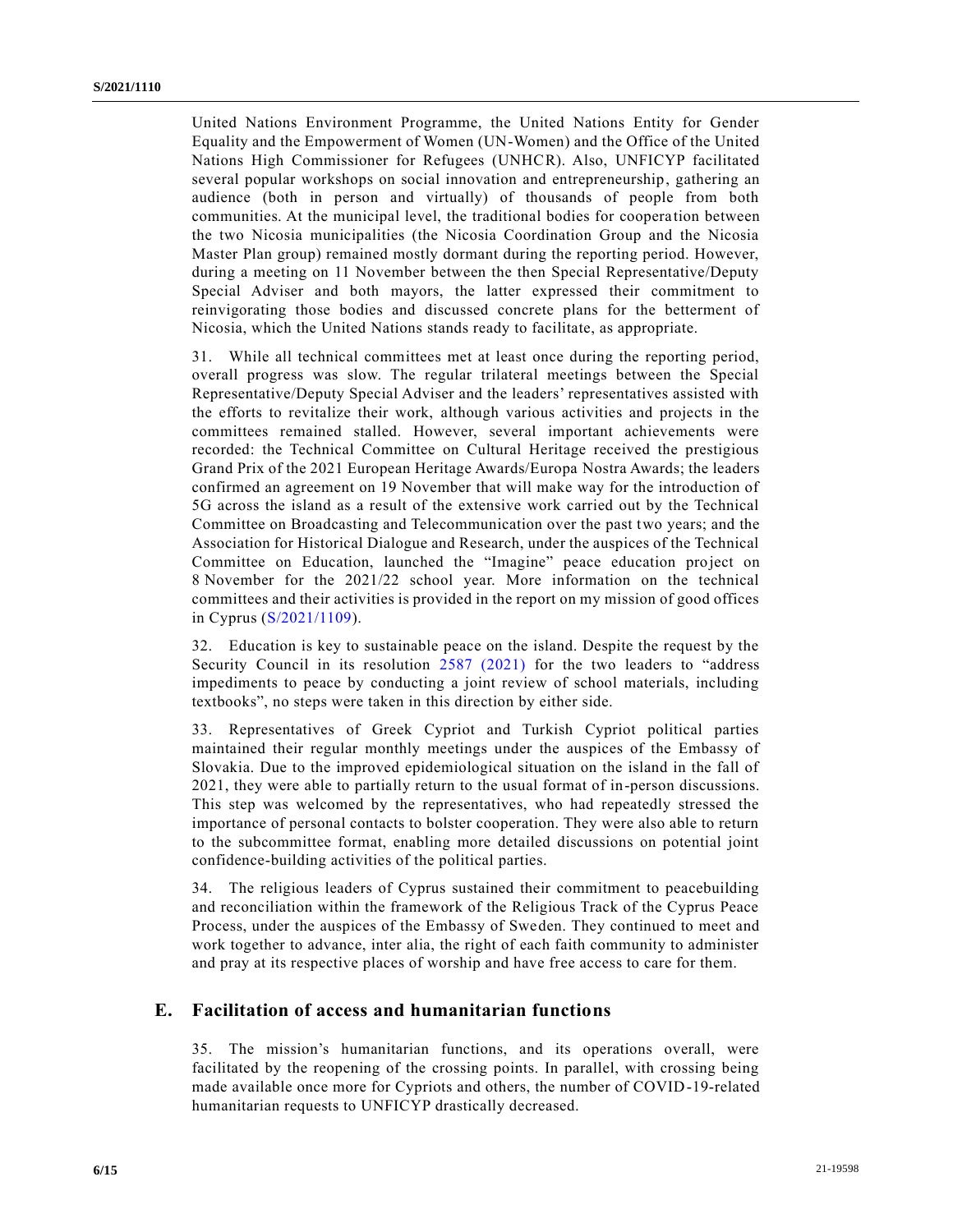36. The mission continued to engage with the Greek Cypriot and Maronite communities living in the north, and with Turkish Cypriots living in the south. UNFICYP facilitated the handover of COVID-19 vaccines to Greek Cypriots and Maronites living in the north in July and November. With the easing of pandemic related movement restrictions on both sides, requests for access to religious services resumed slowly, but remained below half of pre-COVID-19 rates. In three instances, UNFICYP facilitated the post-mortem transfer of recently deceased Cypriots, both from the north and from the south.

37. In addition to its regular humanitarian deliveries to 292 Greek Cypriots and 48 Maronites, UNFICYP also provided support to the Greek Cypriot schools on the Karpas Peninsula. The appointment of four out of six teachers was approved by the Turkish Cypriot authorities, and UNFICYP continued to engage regarding the remaining two positions. Most of the schoolbooks used in the north by the Greek Cypriot communities were accepted by the Turkish Cypriot authorities, with the exception of a few deemed to contain inappropriate references.

38. On 8 August, UNFICYP facilitated the crossing of more than 500 Turkish Cypriots between the Limnitis/Yesilırmak crossing point and the Kokkina pocket for an annual commemoration event.

39. On 2 June, the European Commission adopted its seventeenth report on the implementation of European Council regulation (EC) No. 866/2004 of 29 April 2004 and the situation resulting from its application covering the period from 1 January to 31 December 2020. The report registered a large decrease in the number of crossings by Cypriots, from 3,694,958 in 2019 to 780,087 in 2020, with most crossings having occurred before the pandemic hit the island in early March. The number of European Union citizens other than Cypriots and third-country nationals crossing the line also decreased, from 1,515,717 to 106,624. Trade in goods across the Green Line was also affected by the situation at the crossing points in 2020, which was somewhat mitigated by a system of contactless trade created by businesses on both sides, whereby the seller left the goods in the buffer zone between two crossing points, which were then collected by the buyer and subsequently submitted to the customs authorities. The total official value of goods traded across the Green Line in 2020 was assessed at  $\epsilon$ 4,693,898, compared with  $\epsilon$ 5,464,237 the year before.

#### **F. Refugees and asylum seekers**

40. Compared with 2020, the number of asylum applications in the Republic of Cyprus increased significantly from January onwards, although the figures remained lower than in 2019, reaching a total of 10,508 persons by the end of October. According to information provided by the Republic of Cyprus, the overwhelming majority of asylum seekers arrived through the buffer zone, reportedly accounting for 80 per cent of the total number of asylum applicants. The first reception centre, used for the registration of irregularly arriving asylum seekers, was operating at 200 per cent of its capacity at the end of October. According to UNHCR, pushbacks at sea and at the official crossing points by the Republic of Cyprus were likely to have contributed to the increase in the irregular crossings through the buffer zone, putting asylum seekers at risk of exploitation and making them vulnerable to security incidents.

41. Pushbacks at sea increased during the reporting period, resulting in eight confirmed cases of collective refoulement and one person missing at sea. Three asylum seekers from Cameroon who had been unable to leave the buffer zone since 24 May 2021, including a vulnerable woman, were refused access to asylum procedures during repeated attempts to present themselves to the police at the Ledra Palace checkpoint. While one of them managed to cross to the south, two remained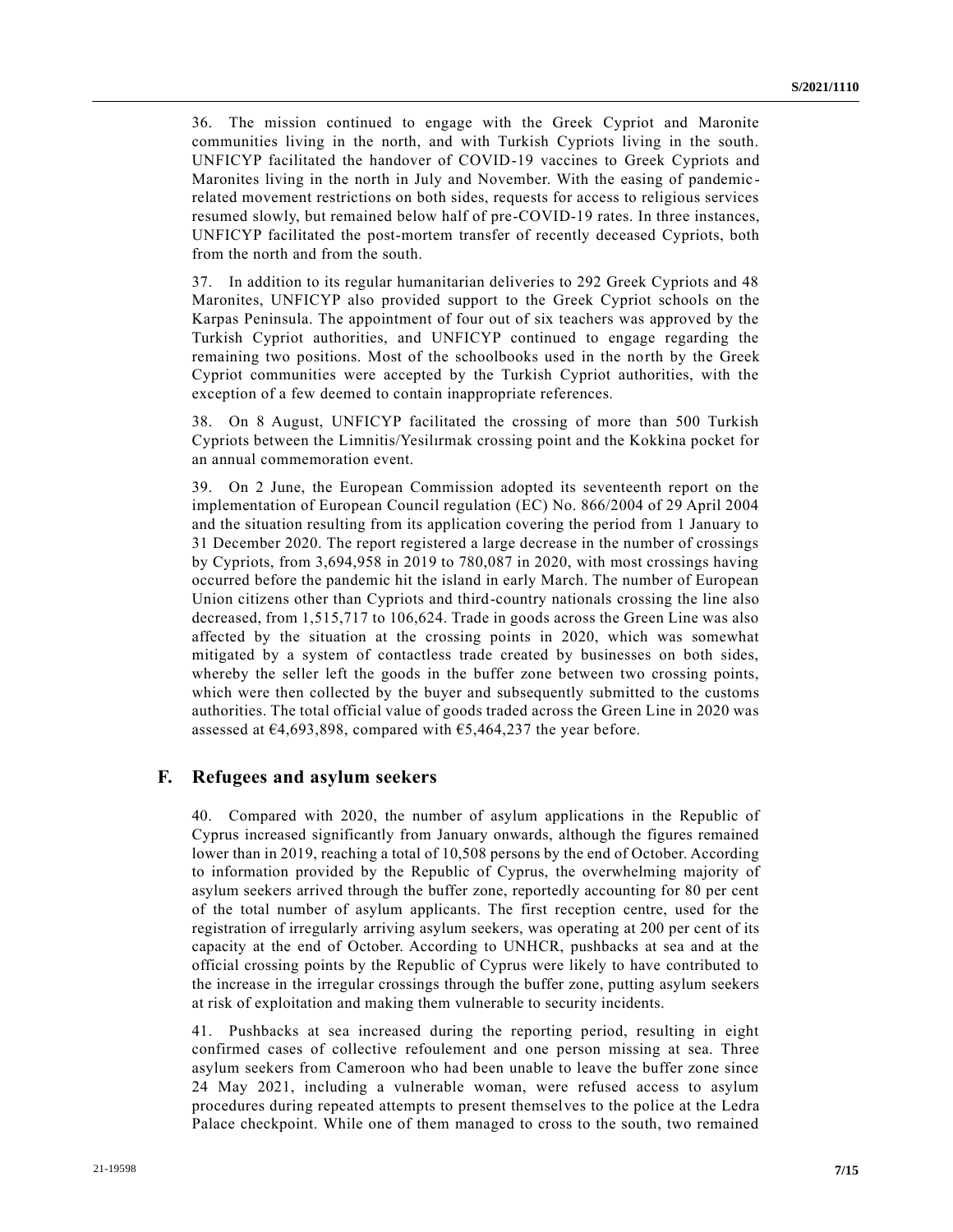stranded in the buffer zone without access to proper reception conditions, including shelter, food, clothing and hygiene facilities. Given the situation, UNFICYP and UNHCR, among others, assisted them with access to food and ablution facilities. Despite emergency admission to the hospital of the Cameroonian female asylum seeker on 9 October 2021, access to asylum procedures was again denied and the individual was pushed back to the buffer zone upon being discharged from the hospital facilities. However, on 3 December, in the context of the Pope's visit to Cyprus, the mission was informed that the two Cameroonians, along with 48 other asylum seekers, would be granted asylum by the Holy See.

42. The issue of irregular migration and, in particular, the irregular crossings of asylum seekers from north to south, continued to be a source of tension between the sides during the reporting period. Several discussions on irregular migration took place between Greek Cypriot and Turkish Cypriot experts during this period, with United Nations facilitation. While it was agreed that efforts need to be made to sustain such a dialogue with a view to tackling this serious issue more effectively, decisions on a proper vehicle for ongoing discussion remain pending.

#### **G. Gender, and women and peace and security**

43. UNFICYP continued its outreach to women's groups island-wide, as well as to young men and women on shared issues of concern pertaining to gender equality. UNFICYP supported a platform that linked young men and women with the Cypriot antennae of the Mediterranean Women Mediators Network, facilitating dialogue on practical aspects of gender and youth inclusion in the Cyprus peace process and providing an opportunity for young people to directly express their needs and concerns. The mission also held a workshop on 31 August with the United Nations Youth Champions for Environment and Peace that addressed the interface between gender and climate change, highlighting the differential impact that climate change and environmental issues are having on women, girls, men and boys. UNFICYP also marked the International Day of Peace with a podcast interview with Special Representative Spehar, who highlighted the mission's engagement with youth and women on both sides of the island. In order to mark United Nations Day, UNFICYP supported an event that highlighted the ongoing gaps and opportunities related to the full and effective participation of women in the peace process.

44. With the support of UNFICYP, the Ambassadors to Cyprus of Ireland, the Netherlands and Sweden and the High Commissioner to Cyprus of Australia released a statement on 29 June 2021 as a group of friends of women, peace and security, in which they stressed the importance of the full and meaningful involvement of women in the Cyprus peace process. The group pledged to work both with the United Nations and other stakeholders to strengthen this commitment on the island. Furthermore, together with my mission of good offices, UNFICYP continued to facilitate the work of the Technical Committee on Gender Equality. This included supporting its work related to the call by the Security Council in its resolution [2587 \(2021\)](https://undocs.org/en/S/RES/2587(2021)) on the leaders of both sides to submit to me by 15 December 2021 an action plan, in coordination with the Committee, to increase the full, equal and meaningful participation of women in peace talks and to provide direct support and encouragement to civil society organizations to enhance intercommunal contact and trust-building. While the Committee reached a convergence on a set of draft recommendations, which were welcomed by the two leaders in their essence, agreement on a joint action plan in line with the request of the Council was regrettably not reached, with both sides submitting their own versions of the plan on 15 December.

45. In line with its objectives to advance gender parity and support gender mainstreaming across the mission, UNFICYP continued to focus on greater gender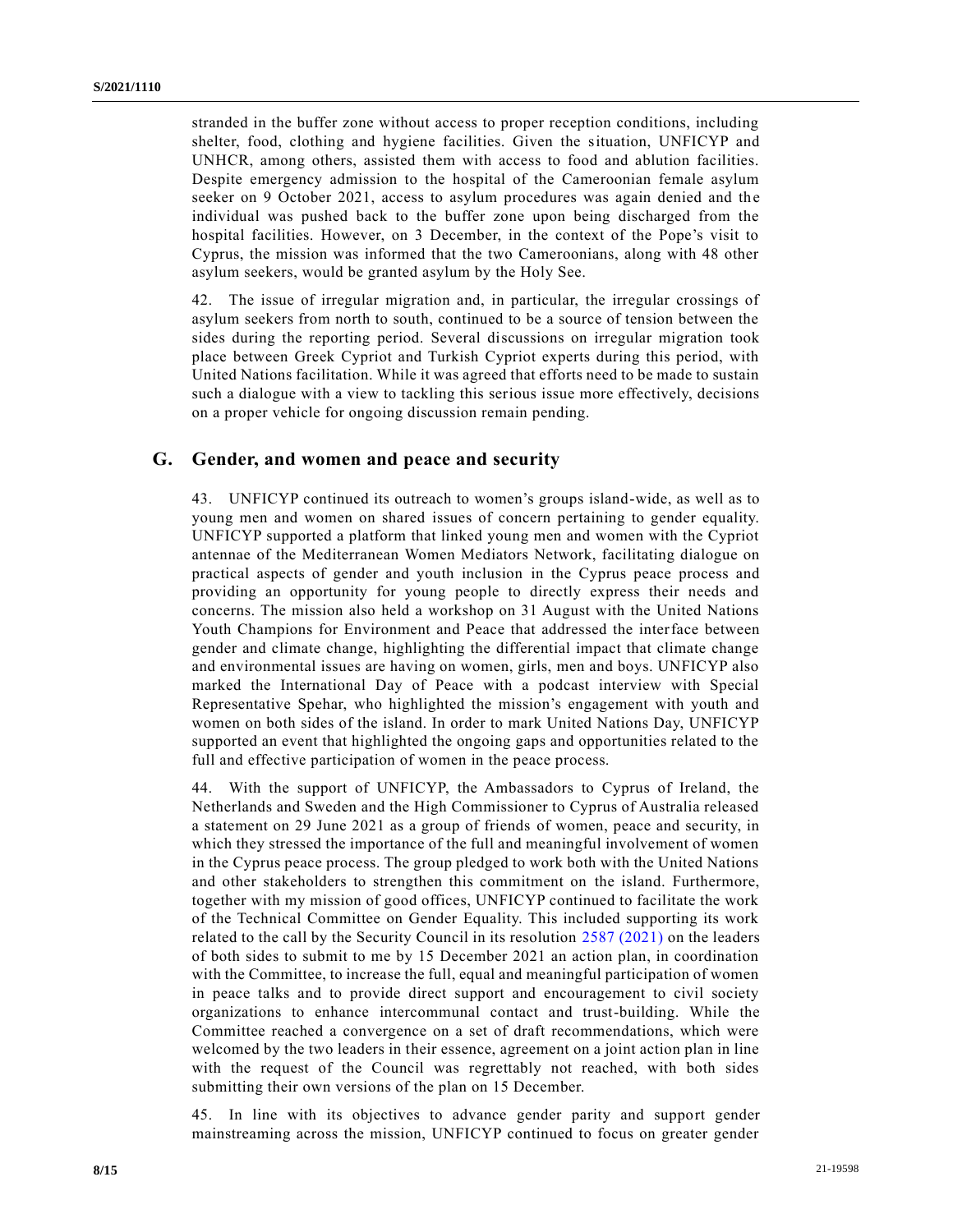inclusion throughout its operations and on supporting an environment that is also responsive to the particular needs of female peacekeepers. Dialogue sessions on gender identity, sexism, diversity and inclusion, and accountability were facilitated among uniformed personnel, in addition to capacity-building and awareness training on the women and peace and security agenda. Special Representative Spehar also participated in an event co-hosted by the Governments of Canada and Uruguay on operationalizing opportunities for women in peacekeeping, at which mission best practices on advancing gender parity were shared.

## **IV. Committee on Missing Persons in Cyprus**

46. Since its establishment, the bicommunal teams of scientists of the Committee on Missing Persons in Cyprus, supported by the United Nations and mandated to recover, identify and return the remains of persons who went missing during the events of 1963/64 and 1974, has exhumed or received the remains of 1,179 persons on both sides of the island thanks to funding from donors, in particular the European Union. Ten persons were exhumed during the reporting period with seven teams of Greek Cypriot and Turkish Cypriot scientists carrying out excavations across the island. The overall exhumation figure may include persons who are not on the official list of missing persons and is finalized only after the completion of anthropological analysis and DNA identification, a process commonly completed within one to two years. When the identified remains are not related to the mandate of the Committee, they are then subtracted from the official exhumation figures. Operations of the Committee have fully resumed.

47. In 2021, the Committee conducted excavations in 3 of the 30 military areas in the northern part of Cyprus to which access had been granted in June 2019, with no recoveries made during the reporting period. To date, of 2,002 missing persons, 1,022 have been formally identified and their remains returned to their families for dignified burials, including 16 during the reporting period.

48. In an effort to obtain additional information on the location of the burial sites of missing persons, the Committee continued its efforts to gain access to the archives of countries and organizations that had maintained a military, police or humanitarian presence in Cyprus in 1963/64 and 1974. During the reporting period, access to archives of the National Guard of Cyprus was given to the Committee. The issue of archives was also discussed with the Permanent Representatives of Turkey and of Greece to the United Nations. After four years of continuous work, the Committee completed its extensive research in the archives of the United Nations in Nicosia and New York. Several hundred documents containing information on missing persons and potential burial sites have now been centralized and shared between the offices of the three Committee members.

## **V. Conduct and discipline and sexual exploitation and abuse**

49. During the reporting period, UNFICYP pursued its efforts to encourage strict adherence to the United Nations policy of zero tolerance for sexual exploitation and abuse. In coordination with the Regional Conduct and Discipline Section ba sed at the United Nations Interim Force in Lebanon, the mission implemented activities related to prevention, enforcement and remedial action regarding misconduct, including sexual exploitation and abuse, fraud and prohibited conduct in the workplace.

50. Given the COVID-19 context, all conduct- and discipline-related training for all categories of personnel in the mission, including on the prevention of sexual exploitation and abuse, fraud and corruption, was delivered online.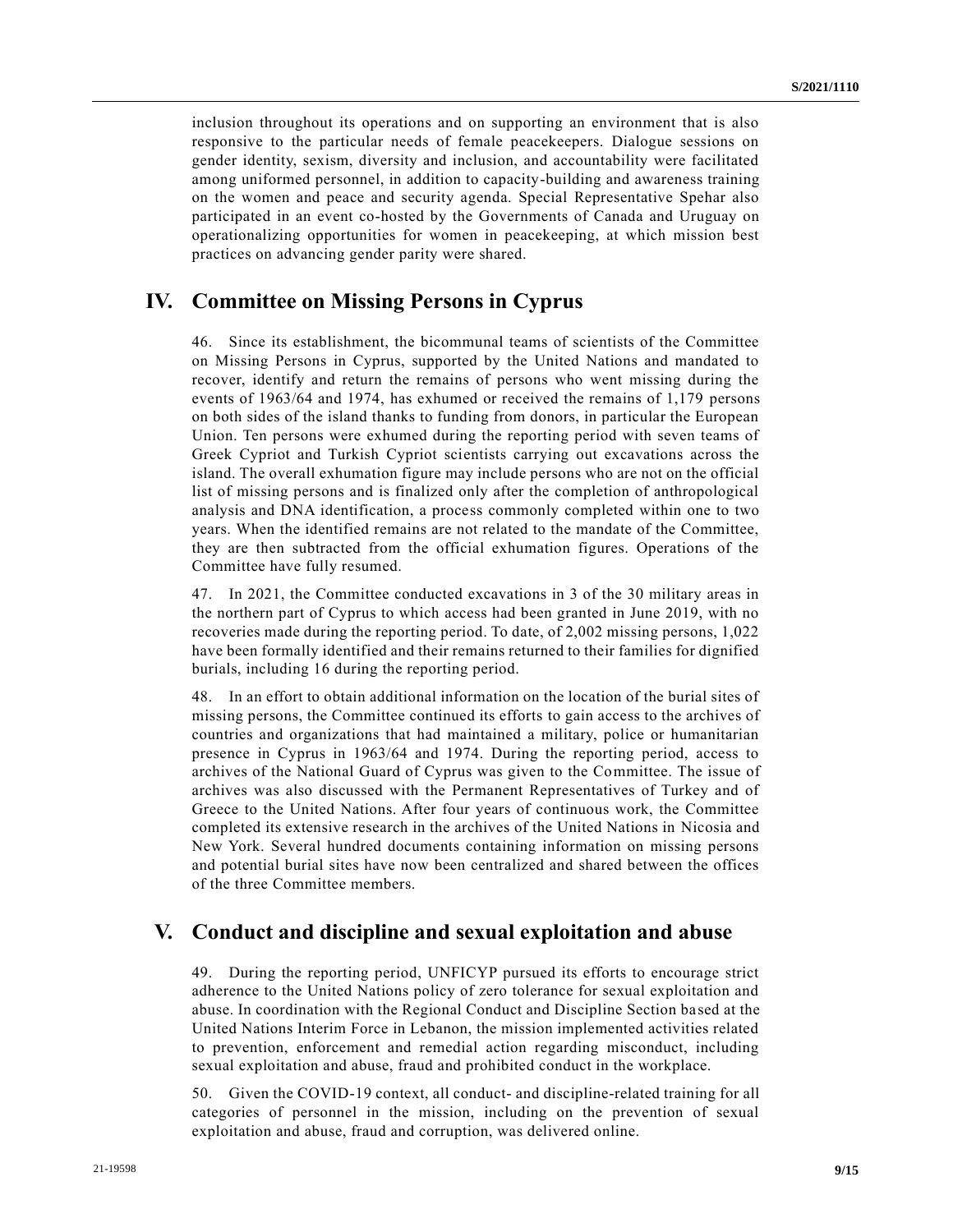51. During the reporting period, UNFICYP did not receive any allegations of sexual exploitation and/or abuse.

## **VI. Financial and administrative aspects**

52. The General Assembly, by its resolution [75/299](https://undocs.org/en/A/RES/75/299) of 30 June 2021, appropriated the amount of \$53.8 million for the maintenance of the Force for the period from 1 July 2021 to 30 June 2022, inclusive of the voluntary contribution of approximately one third of the net cost of the Force, equivalent to \$18.2 million, from the Government of Cyprus and the voluntary contribution of \$6.5 million from the Government of Greece.

53. As at 30 November 2021, unpaid assessed contributions to the Special Account for UNFICYP amounted to \$11.9 million. The total outstanding assessed contributions for all peacekeeping operations as at that date amounted to \$1,473.8 million.

54. Reimbursement of troop costs and contingent-owned equipment have been made for the period up to 30 June 2021 in accordance with the quarterly payment schedule.

## **VII. Observations**

55. The absence of progress towards the resumption of formal negotiations continued to create space for new facts on the ground and spawned unilateral actions deemed provocative by the other side. In this context, UNFICYP faced significant violations or attempts to contravene the mission's aide-memoire during the period under review. I note with concern that this trend may result in systematic brinkmanship that could contribute to the already difficult climate between the parties.

56. Encroachment by both sides into the buffer zone, mostly in the form of unauthorized construction, has continued to increase tensions. In addition to creating operational challenges for UNFICYP, these actions generate tensions on the ground and between the sides, can carry security risks and do not contribute to a positive climate. Unauthorized construction for private and commercial use in the buffer zone, in contravention of established procedures for the management of civilian activity, displays a disregard for the United Nations delineation of the buffer zone and for the mandated authority of UNFICYP. It could further compromise the mission's ability to fulfil its mandated objective of maintaining calm and creating conditions conducive for a settlement. I urge both sides, once again, to respect and abide by the United Nations delineation of the buffer zone and established mechanisms for managing civilian activity therein. I recall the Security Council's request that all unauthorized constructions inside the buffer zone be removed and that both sides prevent unauthorized military and civilian activities within and along the ceasefire lines.

57. Another example of the contravention of the aide-memoire was the recent enhancement of surveillance technology on both sides of the buffer zone, which was done without consultation with UNFICYP. I would encourage a dialogue between the parties and my Special Representative to explore the idea of unmanning the ceasefire lines, in return for the potential validation by the United Nations of surveillance technology that is neither deployed inside the buffer zone nor able to see beyond it. I believe that such a measure could significantly contribute to building confidence and holds the potential to deescalate tensions in the buffer zone.

58. I reiterate the call of the Security Council to the sides to abide by the 2018 aide memoire that underpins the supervision by UNFICYP of the ceasefire and supports its efforts to contribute to the maintenance of law and order, and a return to normal conditions.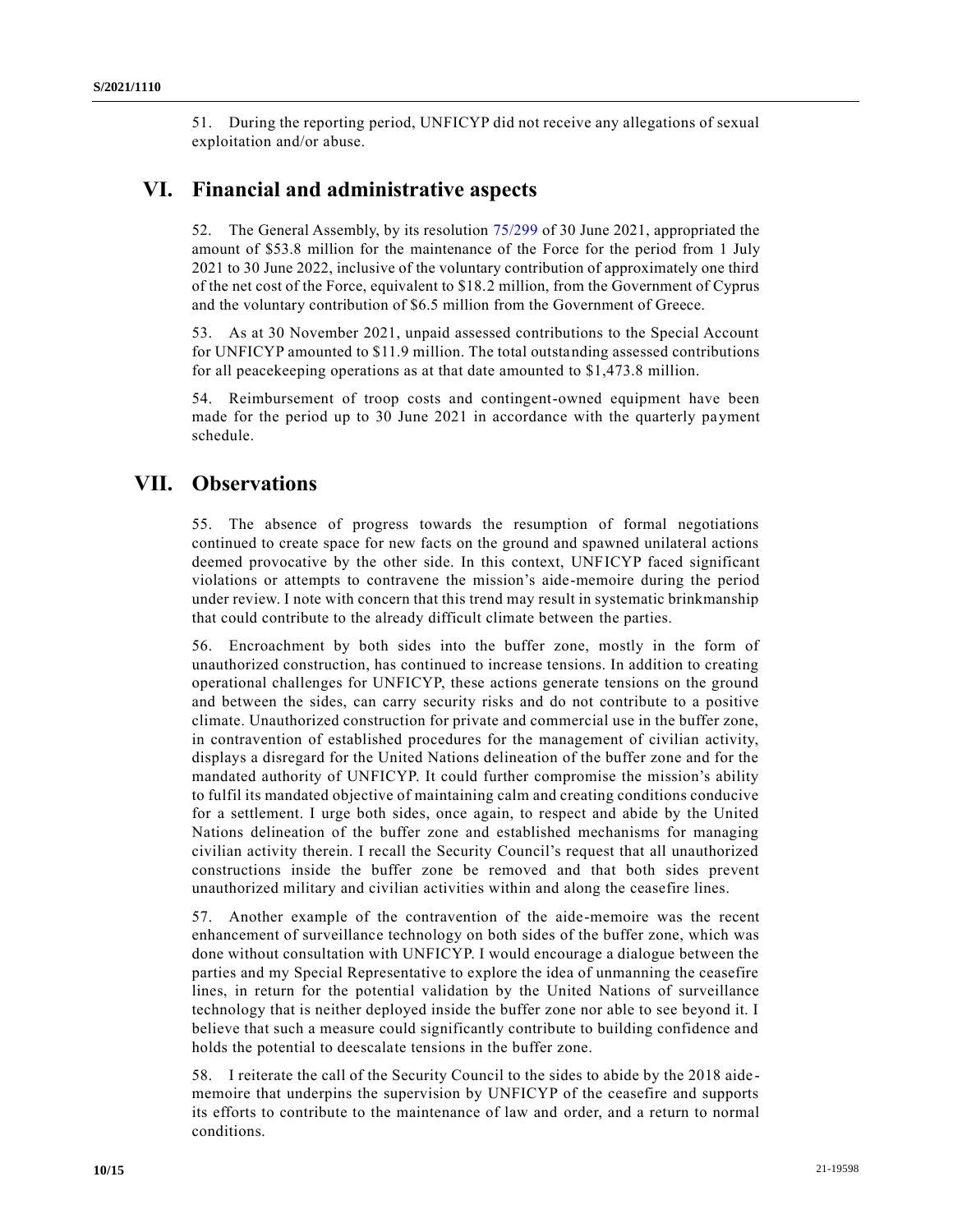59. UNFICYP records all observed violations and engages with the two sides to resolve issues that arise in and around the buffer zone, with a view to maintaining calm and preventing escalation. However, some incidents are used politically and amplified through the media, further increasing tensions and mistrust. I deplore any attempts to instrumentalize the situation in the buffer zone and call upon the two sides to work constructively with UNFICYP to address violations and incidents and to refrain from increasing tensions further.

60. Beyond the buffer zone itself, I have repeatedly stressed the importance of the parties refraining from taking unilateral actions that could raise tensions and compromise a return to talks, while also calling upon all parties to engage in dialogue in order to resolve their differences. In that respect, I reiterate my concern over developments in the fenced-off area of Varosha, as well as the lack of response to the Security Council's latest resolution, [2587 \(2021\),](https://undocs.org/en/S/RES/2587(2021)) in which the Council called for a reversal of the actions taken since the announcement of the partial reopening of the fenced-off town in October 2020. I further recall the Council's decisions related to Varosha, notably resolutions [550 \(1984\)](https://undocs.org/en/S/RES/550(1984)) and [789 \(1992\),](https://undocs.org/en/S/RES/789(1992)) and the importance of adhering fully to those resolutions, underscoring that the position of the United Nations on this matter remains unchanged. I also deplore the restrictions on the freedom of movement of UNFICYP imposed in the area and elsewhere, as in Strovilia, and request that the ability of the mission to patrol and implement its mandated activities be restored in full. I recall that the mandate provided by the Council to UNFICYP is not limited to the buffer zone but extends to the entire island.

61. During the reporting period, the island continued to be considerably affected by the COVID-19 pandemic. While both communities suffered from the socioeconomic impact of COVID-19, the Turkish Cypriot community, with an economy already in distress before the pandemic, saw a further significant deterioration of socioeconomic trends this year. I am concerned that, as a result, the economic gap between the two sides will continue to widen, a situation that is likely to bolster illegal trafficking through the buffer zone in both directions and, ultimately, add an additional impediment to the peace process.

62. I am also concerned that the progressive lifting of restrictions both domestically and at the crossing points did not translate into a significant increase in meaningful interaction between the two communities, which remained largely estranged from each other and focused almost solely on the internal issues of their respective sides. With the passage of time and the risk that the communities drift ever further apart, supporting people-to-people trust-building and fostering cooperation more broadly on issues that affect the daily life of Cypriots are fundamental. I urge the leaders to encourage more direct contact and cooperation between the two communities and to provide concrete support to people-to-people initiatives, as called for by the Security Council and as evidence of their genuine commitment to a solution.

63. The Security Council has also repeatedly called upon the leaders to refrain from using rhetoric that might deepen the mistrust between the communitie s, insisting on the importance of improving the public atmosphere and preparing the communities for a settlement, while also highlighting the importance of peace education. Most of those pillars of reconciliation, unfortunately, remain to be built.

64. Given the complex regional environment and its impact on Cyprus, I call upon relevant actors in the region to exercise restraint and take constructive approaches to resolving their disputes. It is important that all parties demonstrate their goodwill and make greater efforts to create conditions conducive to a political settlement.

65. Despite the current challenges, I encourage the leaders and their representatives to maintain dialogue and to engage with each other, including through the continuation of the weekly trilateral discussions with my Special Representative/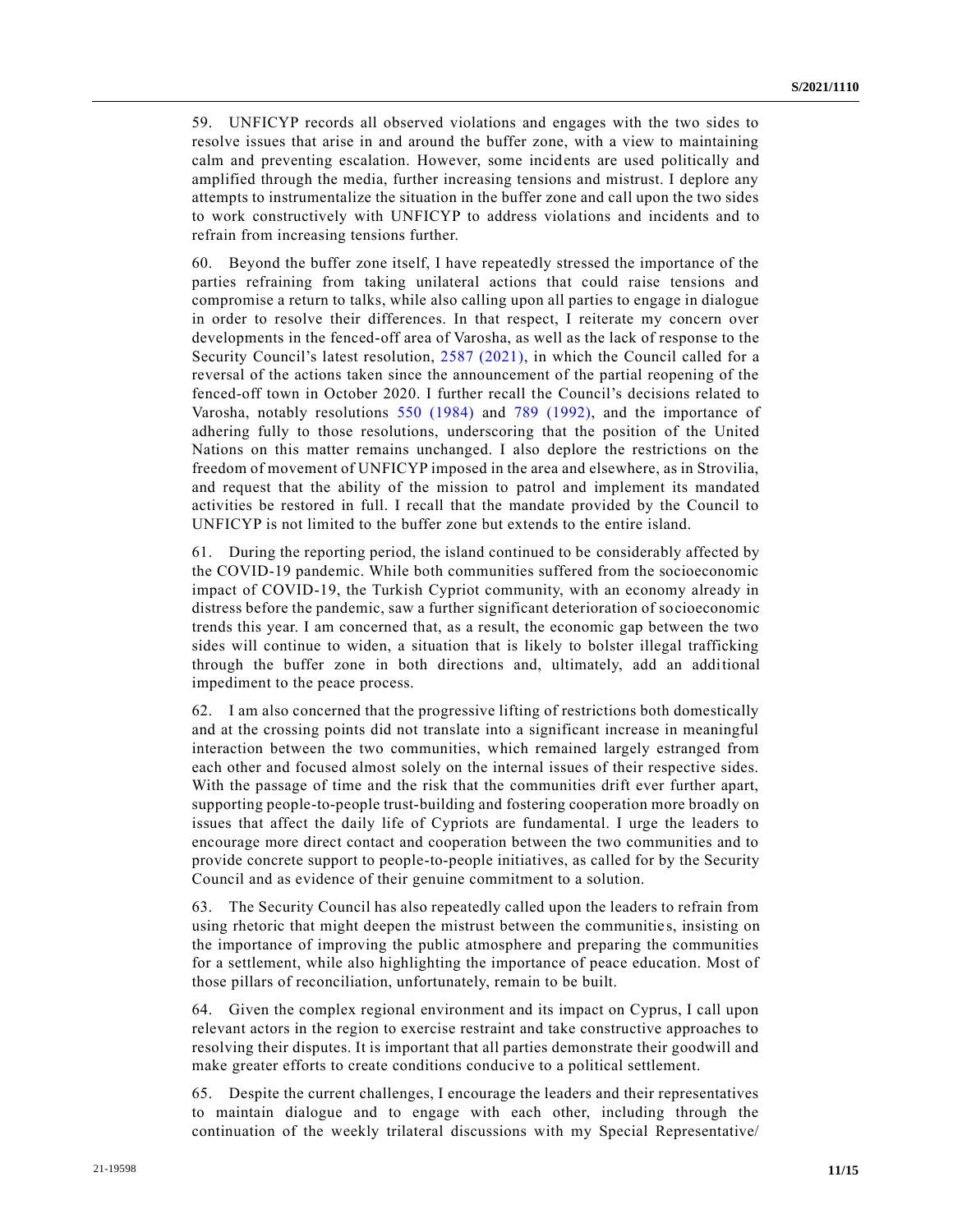Deputy Special Adviser, as one of the platforms for achieving progress on confidence building measures and resolving outstanding problems on the ground that tend to raise tensions. It is also critical that the leaders and their representatives provide the technical committees with the political support that they require to sustain a constructive dialogue and deliver tangible results. While more cooperation could and should be pursued, I take note with satisfaction of the achievements during the current reporting period, including with regard to 5G and on the continuous harmonization of the conditions required to cross from one side to the other.

66. Notwithstanding repeated calls on my part and on the part of the Security Council, efforts in Cyprus to achieve greater economic and social parity between the two sides and to broaden and deepen economic, cultural and other forms of cooperation remain limited. The full implementation of European Counc il regulation (EC) No. 866/2004 would significantly help to increase the volume of trade and should be pursued with renewed vigour. Increased cross-island trade, together with deeper economic, social, cultural, sporting and other ties and contacts, would promote trust between the communities and help to address the concerns of the Turkish Cypriots regarding isolation.

67. In their efforts to promote closer cooperation between the communities, local and international actors continue to be confronted with challenges and obstacles linked to the status of the north and concerns relating to "recognition". While the United Nations policy on Cyprus is maintained and decisions of the Security Council on the matter are upheld, concerns about recognition should not in themselves constitute an obstacle to increased cooperation.

68. I recognize and support the role of civil society, especially women and youth, as an international best practice in the contexts of peacekeeping and peacebuilding, and view the inclusion and active participation of civil society actors in the broader Cyprus peace process to be key to a lasting settlement and peace. I therefore wish to highlight the important facilitation role of the two United Nations missions on the ground in that regard and commit both missions to further pursuing such assistance and engagement.

69. With regard to the request of the Security Council to see the establishment of a mechanism for direct military contacts, I regret that no agreement has yet been reached despite the submission by former Special Representative Spehar of a proposal on 1 May 2020 and recurrent engagement on the matter. I remain convinced that such a mechanism would allow the parties to effectively alleviate day-to-day tensions in and around the buffer zone and appeal to them to continue to explore this proposal with the Special Representative, in addition to other potentially significant military confidence-building measures. Similarly, given the continuous deterioration of the law and order situation in Pyla, I would encourage the parties to conclude their efforts to find an effective means of addressing the matter at the earliest opportunity.

70. UNFICYP will continue to play its part in leading by example on gender parity in peacekeeping and will maintain its efforts to support gender and peace activists to take their rightful place in the peace initiative on the island. In that respect, I urge the leaders to fully support the work of the Technical Committee on Gender Equality and the critical role of civil society and to ensure a linkage between the two, in order to pursue a sustainable and equitable solution to the Cyprus issue for all.

71. The situation of asylum seekers and refugees across the island, as well as the issue of access to asylum procedures in accordance with international law, continued to be a challenge during the reporting period and is of serious concern to the United Nations. While appreciating the challenging regional context, as well as the high volume of arrivals in Cyprus in relation to the size of the population, I must recall the critical importance of full adherence to international legal norms in the handling of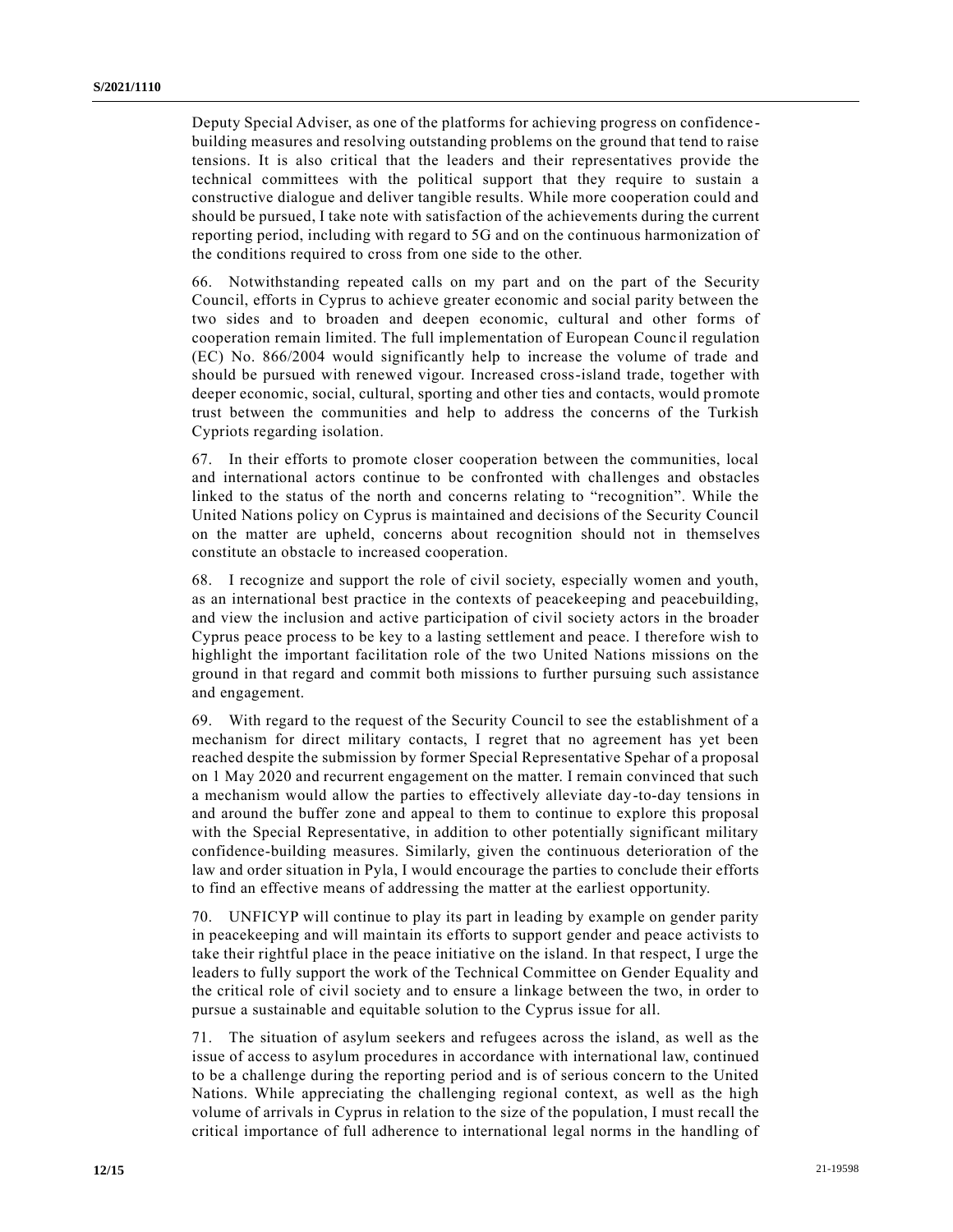asylum seekers and refugees, wherever they may be found. I would also encourage the continuation of regular interaction between experts on both sides to discuss the issue of irregular migration in meetings facilitated by my mission of good offices and attended by the UNHCR representative on the island, as initiated in May.

72. In the light of the continued contribution of UNFICYP to peace and stability and to the creation of conditions conducive to a political settlement, I recommend that the Security Council extend the mandate of the mission for six months, until 31 July 2022.

73. I would like to thank the partners, in particular the European Commission, that have continued to provide support for the work of both United Nations missions in Cyprus, the United Nations Development Programme and the Committee on Missing Persons in Cyprus, and that have contributed to the implementation of various confidence-building measures. I also thank the 36 countries that have contributed troops, police or both to UNFICYP since 1964 and pay tribute to the 186 peacekeepers who have lost their lives in the service of peace in Cyprus.

74. I would like to express my gratitude to Ms. Spehar for her leadership and commitment to discharging the responsibilities entrusted to her as my Special Representative in Cyprus, Head of UNFICYP and Deputy Special Adviser on Cyprus over the past five years and welcome the arrival in Cyprus of Colin Stewart, who took up those duties on 6 December 2021. I also express my appreciation to all the women and men serving in UNFICYP for their steadfast commitment to the implementation of the mandate of the mission and the cause of peace on the island.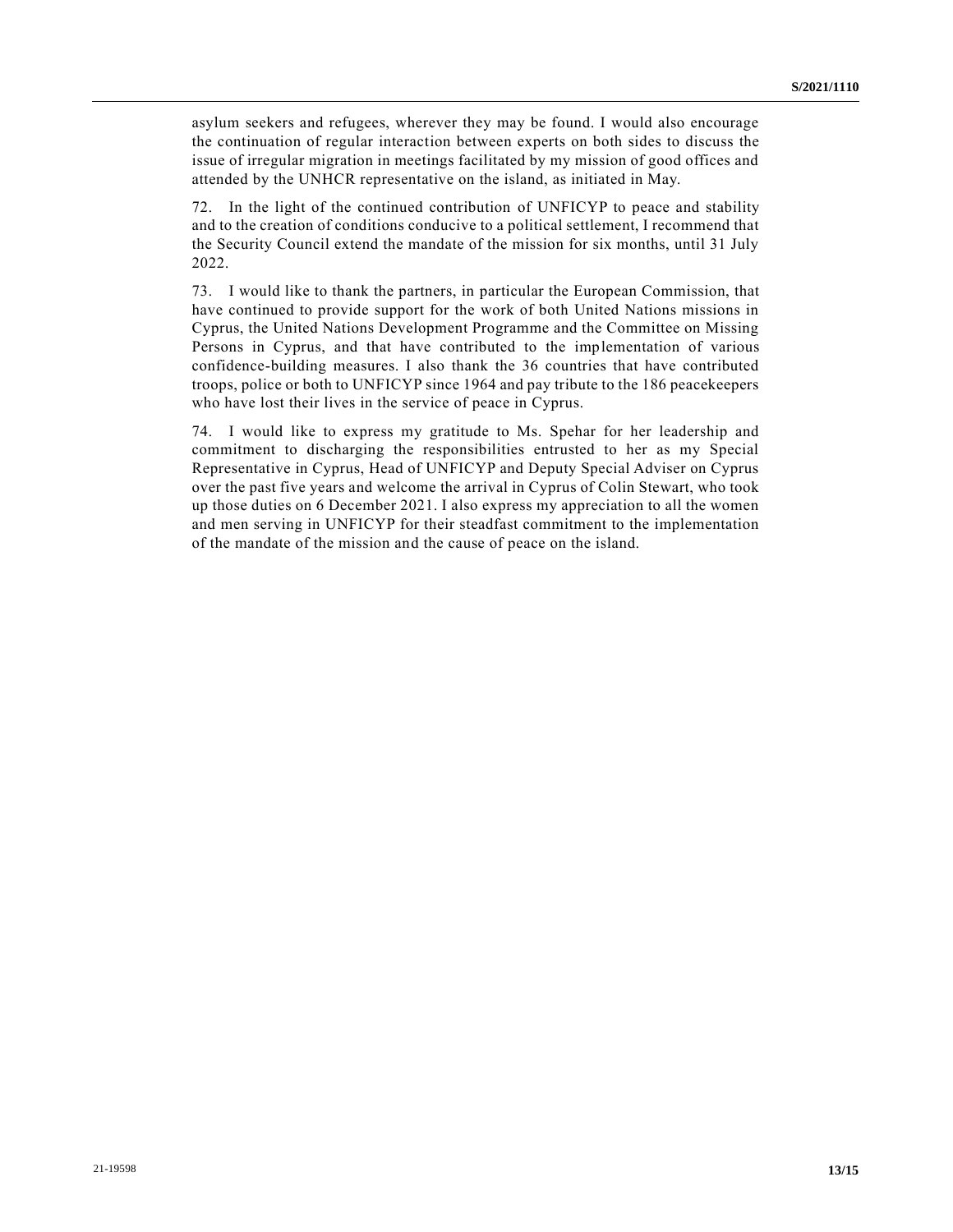### **Annex**

| Country                                              | Number of military personnel |
|------------------------------------------------------|------------------------------|
| Argentina                                            | 249                          |
| Austria                                              | 3                            |
| <b>Brazil</b>                                        | 2                            |
| Canada                                               | 1                            |
| Chile                                                | 6                            |
| Ghana                                                | 1                            |
| Hungary                                              | 11                           |
| India                                                | 1                            |
| Norway                                               | 2                            |
| Pakistan                                             | 3                            |
| Paraguay                                             | 12                           |
| Russian Federation                                   | $\overline{4}$               |
| Serbia                                               | 8                            |
| Slovakia                                             | 241                          |
| Ukraine                                              | 1                            |
| United Kingdom of Great Britain and Northern Ireland | 252                          |
| Total <sup>a</sup>                                   | 797                          |

# **Countries providing military and police personnel to the United Nations operation in Cyprus (as at 15 December 2021)**

| Country                         | Number of police personnel |
|---------------------------------|----------------------------|
| Bosnia and Herzegovina          | 6                          |
| Bulgaria                        | 2                          |
| China                           | $\overline{4}$             |
| Finland                         | 5                          |
| Ireland                         | 12                         |
| Italy                           | $\sqrt{2}$                 |
| Jordan                          | $\overline{4}$             |
| Montenegro                      | 1                          |
| Pakistan                        | 1                          |
| Romania                         | $\overline{4}$             |
| Russian Federation              | 6                          |
| Serbia                          | $\overline{2}$             |
| Slovakia                        | $\tau$                     |
| Sweden                          | $\overline{c}$             |
| Ukraine                         | $\overline{4}$             |
| Total <sup><math>a</math></sup> | 62                         |

*<sup>a</sup>* Of the military personnel, 722 are men and 75 are women. Of the police personnel, 39 are men and 23 are women.